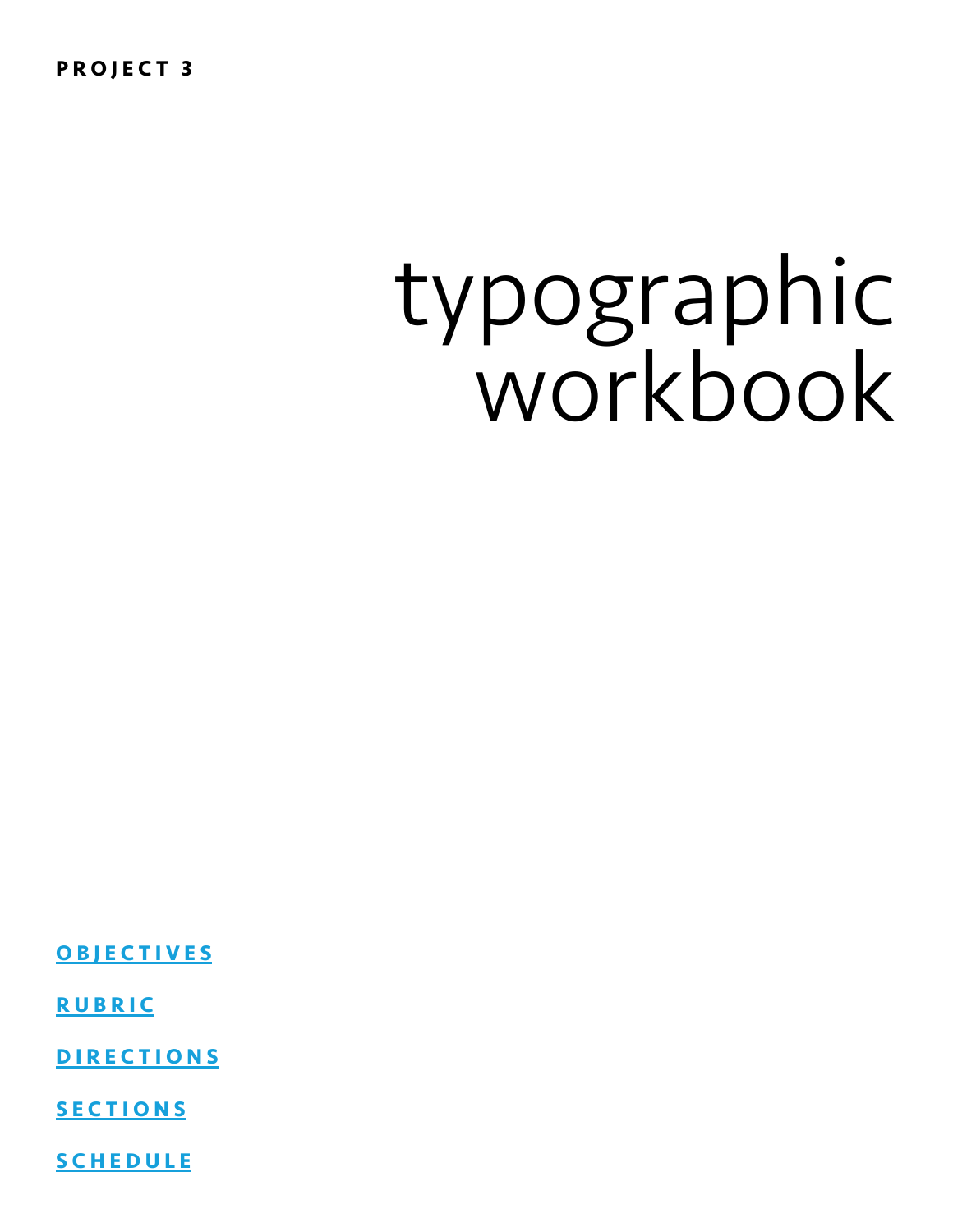# objectives

<span id="page-1-0"></span>The objective of this project is to help students better absorb the information in the required readings for this class. In previous years, students had to complete the work throughout the semester in addition to all other projects; however, this year will allow students to concentrate on just this one thing for a project grade.

When work is graded, student should keep these workbook sections to reference in future studies.

#### *Image from class syllabus:*



Other objectives for this project include time management and craftsmanship. See [rubric](#page-2-0) for more details.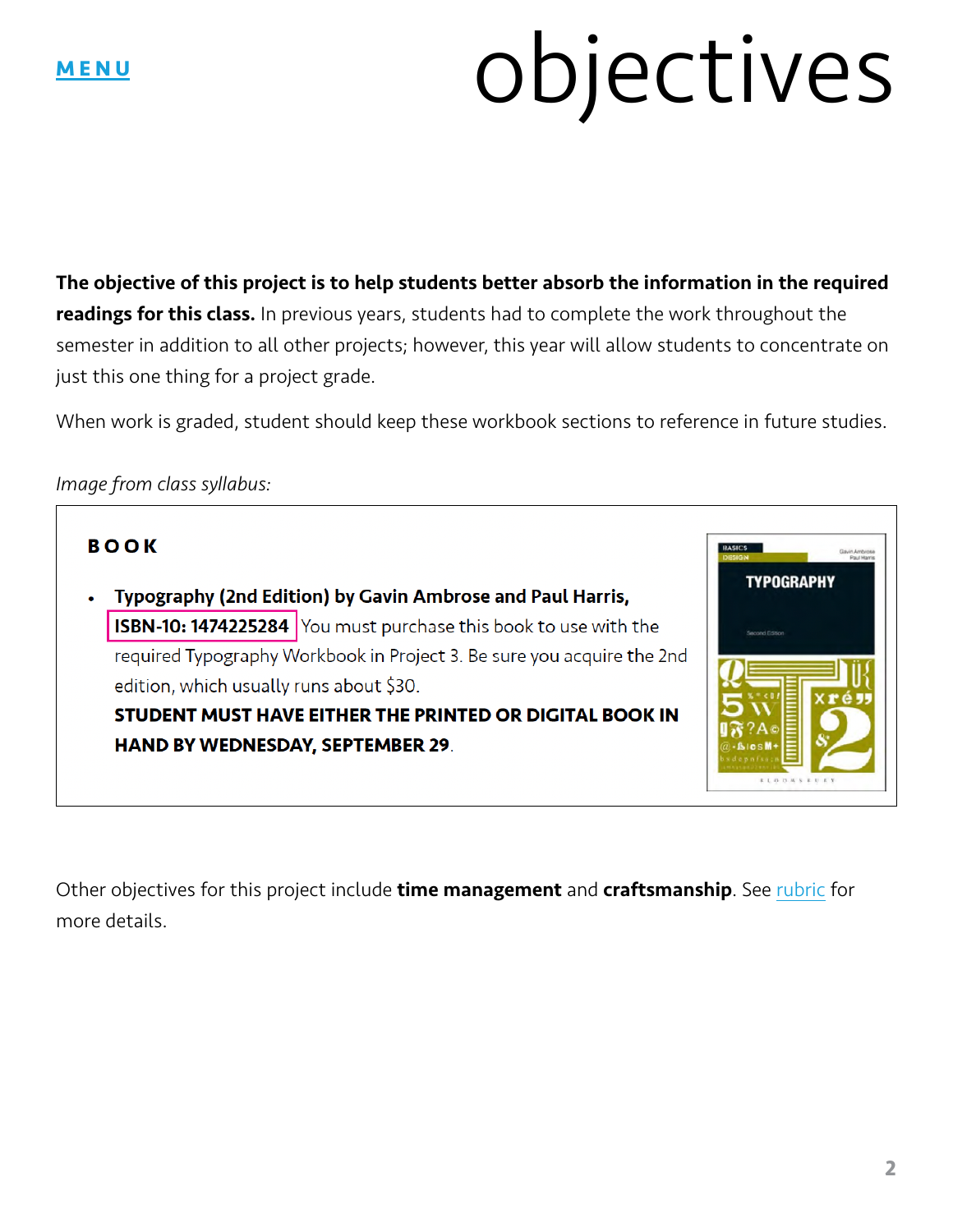# rubric

### <span id="page-2-0"></span>**O V E R A L L**

All lessons average, so student could end up with a grade that is in the middle. **Therefore, 100%** effort should be put into each portion of the project. When possible, student should do extra work to ensure the grade is as high as possible.

### **RUBRIC:**

- Directions were followed accurately with absolutely no errors.
- All work completed.
- All work turned in correctly.
- All work turned in on time.
- All answers display comprehension of assigned textbook readings.
- All answers to questions are correct.
- Written answers use correct grammar and spelling.
- Significant effort to craft on all work on tangible pages.
- Ambition How much did you challenge yourself? Did you plan your time well?
- Participation in any midway and final critiques, online or in person.

*No thumbnail sketches or proof of ideation for this project. No Self-Evaluation due for this project.*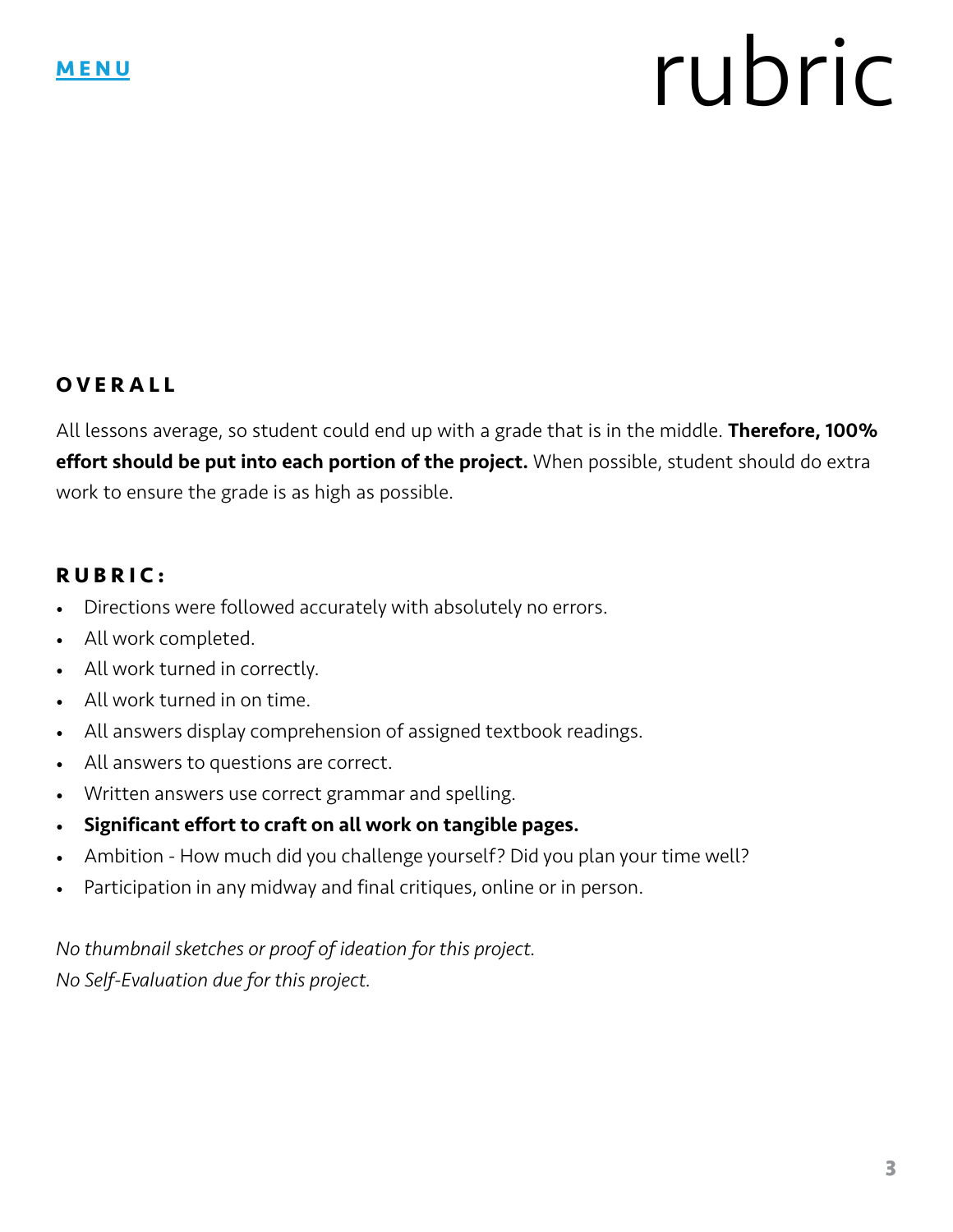# directions

- <span id="page-3-0"></span>• Each student will receive a tangible Typographic Workbook, which he/she/they should **keep in** a protected container, like a binder. Do not let the workbook get wet or dirty.
- All pages should be completed with a **sharpened, dark pencil** (unless student is absolutely sure any other material will not show through the double-sided page).
- If student needs any new pages due to something becoming dirty or overall poor craft, request it from the professor as soon as possible.
- Details about how something is due will be provided within the pages of the Typographic Workbook. For example, most of the pages just required completion on that page and to be turned in when Project 3 is due. However, some sections ask for samples to be uploaded to the Slack #2303 project 3 channel in a thread requesting them. The KernMe "game" asks for proof to be direct messaged to the professor. Et cetera. *Read the directions and ask for help if needed!*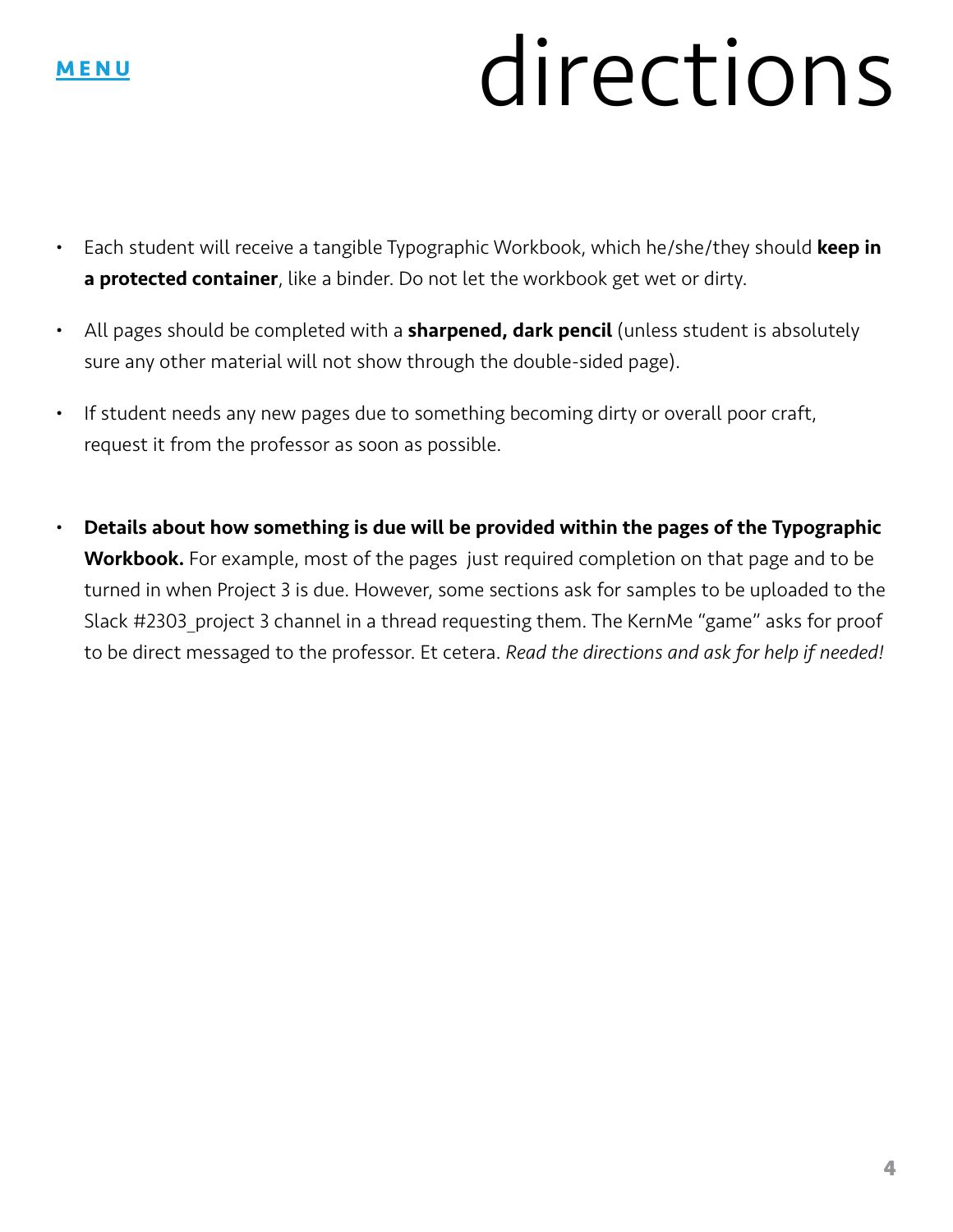## sections

<span id="page-4-0"></span>Read [directions](#page-3-0) for more information about how the following will be completed.

| TYPOGRAPHIC<br><b>IORKBOO</b><br>K<br>Use with "Design Basics: Typography" by Ambrose and Harris |                                                  |
|--------------------------------------------------------------------------------------------------|--------------------------------------------------|
| <b>LESSON 1</b>                                                                                  | <b>TYPEFACE ANATOMY</b>                          |
| LESSON 2                                                                                         | X-HEIGHT AND OTHER MEASUREMENTS                  |
| LESSON 3                                                                                         | <b>TYPEFACE FAMILY AND STYLES</b>                |
| <b>LESSON 4</b>                                                                                  | KERNING, TRACKING, AND LEADING                   |
| <b>LESSON 5</b>                                                                                  | <b>TYPE CLASSIFICATION - BLOCK</b>               |
| LESSON 6                                                                                         | TYPE CLASSIFICATION - ROMAN (SERIF)              |
| <b>LESSON 7</b>                                                                                  | TYPE CLASSIFICATION - GOTHIC (SANS SERIF)        |
| <b>LESSON 8</b>                                                                                  | TYPE CLASSIFICATION - SCRIPT / LETTERING BY HAND |
| LESSON 9                                                                                         | TYPE CLASSIFICATION - GRAPHIC + EVERYTHING ELSE  |
| <b>LESSON 10</b>                                                                                 | TEXT HIERARCHY AND USING MULTIPLE TYPEFACES      |
| <b>LESSON 11</b>                                                                                 | POWER OF THIRDS, BALANCE, AND GRID THEORY        |
| <b>LESSON 12</b>                                                                                 | ALIGNMENT, RIVERS, WIDOWS, ORPHANS, AND BREAKS   |
| <b>LESSON 13</b>                                                                                 | READABILITY AND LEGIBILITY                       |
| <b>LESSON 14</b>                                                                                 | COLOR AND GESTALT THEORIES                       |
| <b>LESSON 15</b>                                                                                 | INTRODUCTION TO LOGOS                            |